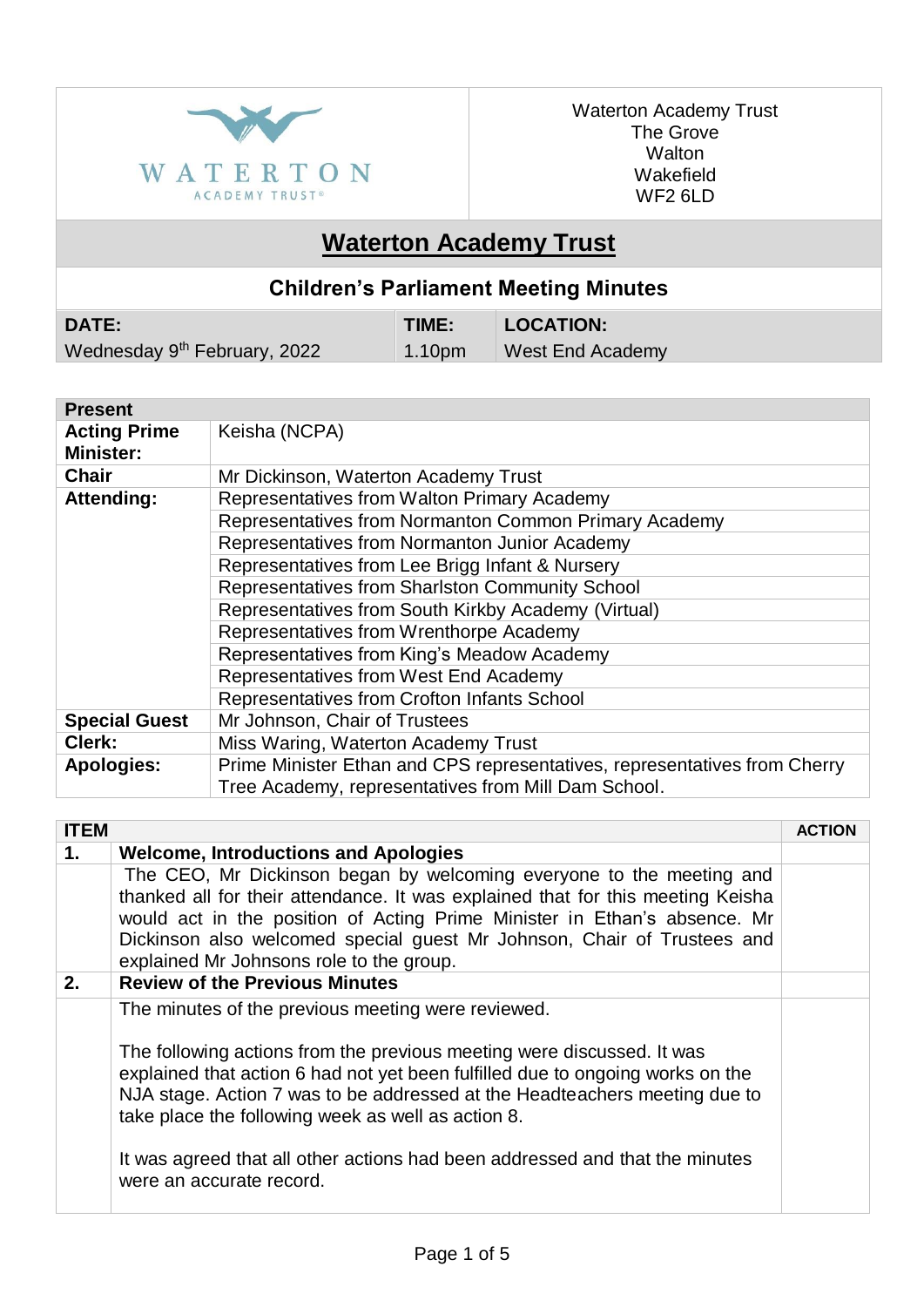| <b>ITEM</b> |                                                                                                                                                                                                                                                                                                                                                                                                                                                                                                                                                                                                                                                                                                                                                                                                                   | <b>ACTION</b> |
|-------------|-------------------------------------------------------------------------------------------------------------------------------------------------------------------------------------------------------------------------------------------------------------------------------------------------------------------------------------------------------------------------------------------------------------------------------------------------------------------------------------------------------------------------------------------------------------------------------------------------------------------------------------------------------------------------------------------------------------------------------------------------------------------------------------------------------------------|---------------|
|             | (1:16 SKA lost virtual connection).                                                                                                                                                                                                                                                                                                                                                                                                                                                                                                                                                                                                                                                                                                                                                                               |               |
| 3.          | <b>End of Year Celebration</b>                                                                                                                                                                                                                                                                                                                                                                                                                                                                                                                                                                                                                                                                                                                                                                                    |               |
|             | The CEO discussed the previous end of year celebration event and asked<br>Representatives to share their ideas for the 2021-2022 end of year celebration<br>event. The below suggestions were made.<br>• School Discos<br>Dodge ball event<br>Music festival<br>Ice cream vans<br>Ninja warrior courses<br>All school picnics<br>$\bullet$<br><b>Rugby tournaments</b><br>Crazy golf tournaments<br>Dress up day<br><b>Big Sports events</b><br>$\bullet$                                                                                                                                                                                                                                                                                                                                                         |               |
|             | <b>ACTION:</b> Parliament Team to contact Mr Sephton to create a Survey Monkey<br>to vote on end of year celebration.<br>It was unanimously agreed that the Trust shall fund the end of year celebration<br>event.                                                                                                                                                                                                                                                                                                                                                                                                                                                                                                                                                                                                | <b>GW</b>     |
| 4.          | <b>Rob Burrow MND Day</b>                                                                                                                                                                                                                                                                                                                                                                                                                                                                                                                                                                                                                                                                                                                                                                                         |               |
|             | The Trust have partnered with Wakefield Trinity community foundation to help<br>raise funds for the MND Association and the centre for MND in Leeds as<br>inspired by Rob Burrow MBE. The week shall commence on 4 <sup>th</sup> April where a<br>variety of events shall take place including 'wearing your favourite club colours<br>school day', guest speaker visits and also a rugby tournament to be held at the<br>'Be Well Support' Stadium. All unanimously voted in favour of these events.<br>Children shall also have the opportunity to attend a Wakefield Trinity rugby<br>game to be aired live on Sky Sports where the Prime Minister and the Deputy<br>shall have the opportunity to award the cheque.<br><b>ACTION:</b> Synopsis MND Week document to be formulated and shared with<br>schools. |               |
| 5.          | <b>Wellbeing Week</b>                                                                                                                                                                                                                                                                                                                                                                                                                                                                                                                                                                                                                                                                                                                                                                                             |               |
|             | Parliament suggested in order to support wellbeing week that children should<br>create 'wellbeing mood boards' some of which can be joined together centrally<br>at the Trust Central Offices following Easter. All representatives unanimously<br>agreed to proceed with this suggestion.<br>It was then decided that remaining entries should be displayed in each school<br>on their schools own dedicated mood board.<br>It was unanimously agreed that the Trust fund this.                                                                                                                                                                                                                                                                                                                                  |               |
| 6.          | <b>PM &amp; DPM Message to Schools</b>                                                                                                                                                                                                                                                                                                                                                                                                                                                                                                                                                                                                                                                                                                                                                                            |               |
|             | The CEO explained that the Prime Minister and Deputy are to soon attend a<br>Headteachers group meeting to present a Children's Parliament report and<br>conduct a Q&A. Following this the Prime Minister and Deputy are to film a                                                                                                                                                                                                                                                                                                                                                                                                                                                                                                                                                                                |               |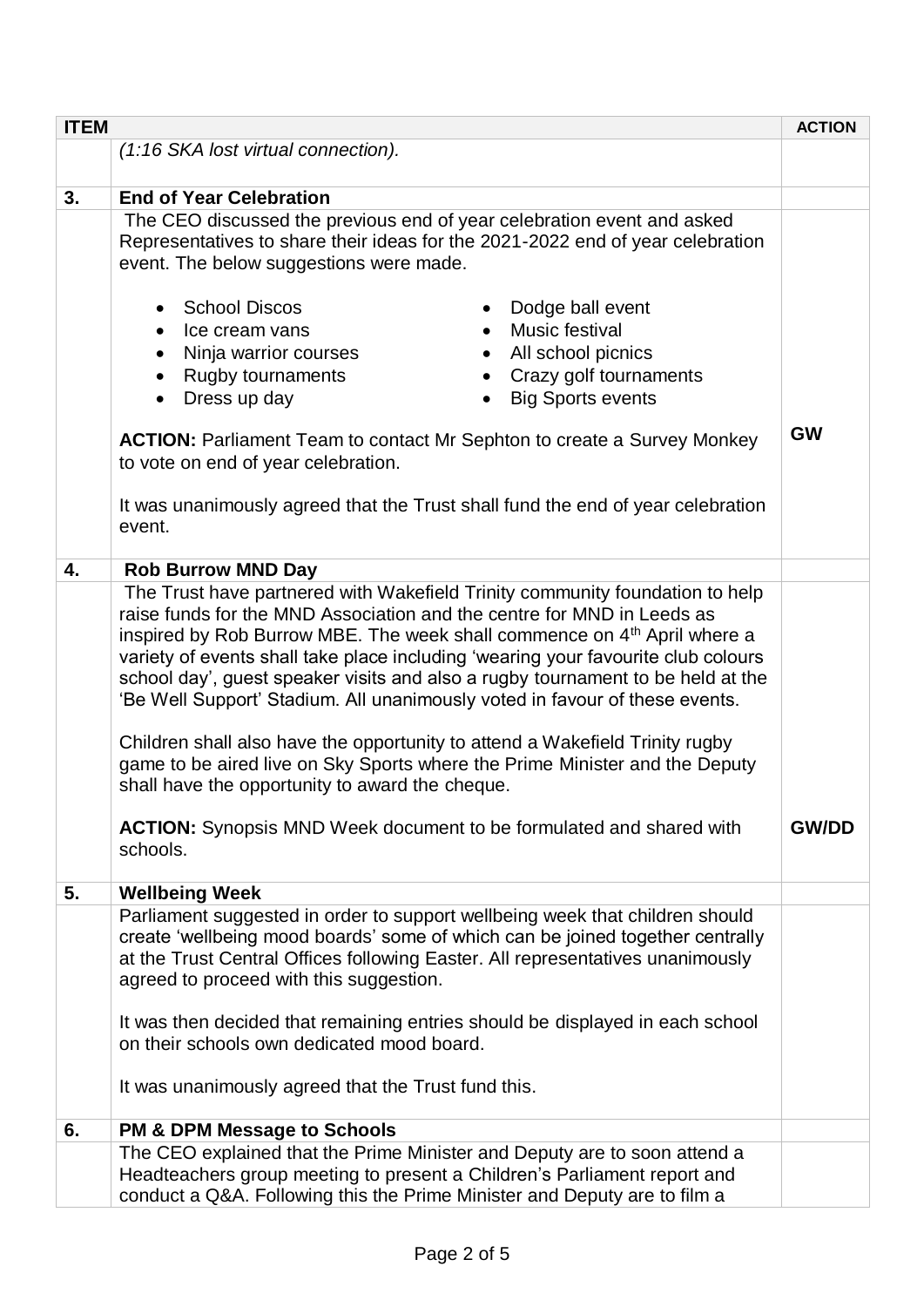| <b>ITEM</b> |                                                                                                                                                                                                                                                                                                                                          | <b>ACTION</b> |
|-------------|------------------------------------------------------------------------------------------------------------------------------------------------------------------------------------------------------------------------------------------------------------------------------------------------------------------------------------------|---------------|
|             | video to be played to all schools discussing Children's Parliament. Parliament<br>representatives suggested including the following in the Prime Ministers and<br>Deputy's message to schools:                                                                                                                                           |               |
|             | What parliament is doing at the end of the year<br>$\bullet$                                                                                                                                                                                                                                                                             |               |
|             | Initiatives already ongoing with parliament<br>That parliament is all about making sure decisions made are fair and<br>$\bullet$                                                                                                                                                                                                         |               |
|             | represent all Waterton children.<br>Share what has been most enjoyable about being in parliament to<br>$\bullet$                                                                                                                                                                                                                         |               |
|             | encourage next year's prospective parliament cohort to join their school<br>council.                                                                                                                                                                                                                                                     |               |
| 7.          | <b>Sports Competition</b>                                                                                                                                                                                                                                                                                                                |               |
|             | Representatives discussed the sports competitions that they had partaken in<br>thus far as organised by Mr S Biltcliffe. Feedback surrounding these events<br>was positive. The CEO queried what other sporting competitions<br>representatives would like to partake in, the following suggestions were made:                           |               |
|             | <b>Bench ball</b><br>Volleyball                                                                                                                                                                                                                                                                                                          |               |
|             | <b>Athletics</b><br>• Rounders                                                                                                                                                                                                                                                                                                           |               |
|             | Cricket<br>Javelin                                                                                                                                                                                                                                                                                                                       |               |
|             | <b>ACTION:</b> Mr Dickinson to present ideas to Mr S Biltcliffe to incorporate where<br>possible.                                                                                                                                                                                                                                        | <b>DD</b>     |
|             | Mr Johnson also suggested that some of these activities may be able to be<br>incorporated in to wellbeing week.                                                                                                                                                                                                                          |               |
| 8.          | <b>Waterton Young Chef</b>                                                                                                                                                                                                                                                                                                               |               |
|             | Miss Waring explained that the dates for the semi-final and final phase of<br>Waterton young chef have been arranged to take place at Normanton Common<br>Primary Academy. It was explained that winners have been contacted with<br>instructions for the semi-final, this shall entail creating a 2-course meal for 2, for<br>under £5. |               |
|             | It was suggested that a limited number of Parliament Representatives may be<br>able to attend as tasters for the semi-final.                                                                                                                                                                                                             |               |
|             | <b>ACTION:</b> Mr Sephton to create Survey Monkey to gather 2 taster volunteers.                                                                                                                                                                                                                                                         | <b>GW/JS</b>  |
| 9.          | <b>Drama Society</b>                                                                                                                                                                                                                                                                                                                     |               |
|             | It was unanimously agreed that the drama society initiative should be<br>postponed until the completion of 'Waterton Still has Talent' to allow the<br>refurbished stage to be showcased initially and to also allow more time for<br>planning.                                                                                          |               |
| 10.         | Let's Go Zero                                                                                                                                                                                                                                                                                                                            |               |
|             | Mr Dickinson explained that more information would be shared following Mr<br>Welsh's discussions with headteachers.                                                                                                                                                                                                                      |               |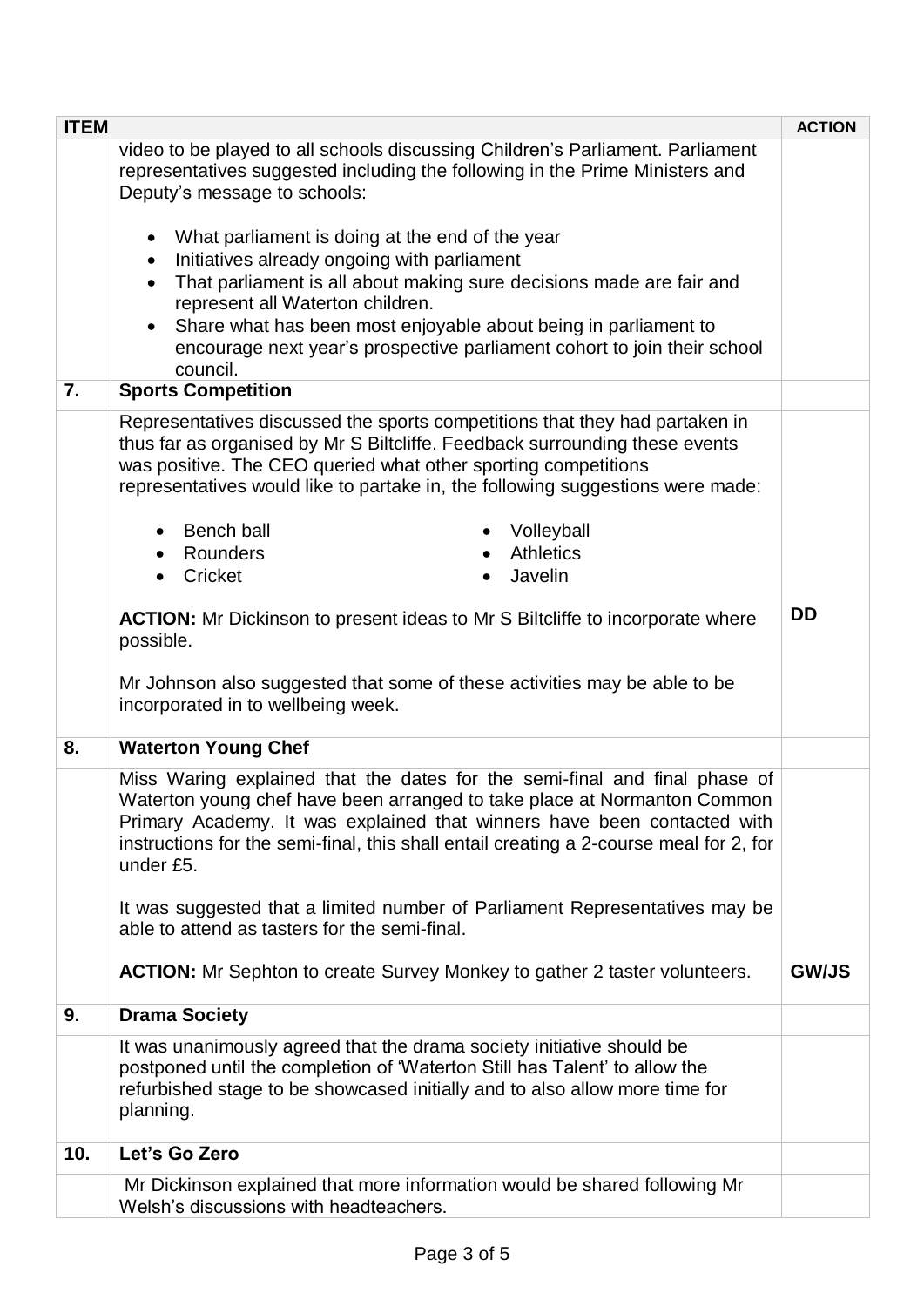| <b>ITEM</b>                                                                                                                                                                                                                                                                                                                                                                                                                                                                                                                                                                                                                                                                                          | <b>ACTION</b> |
|------------------------------------------------------------------------------------------------------------------------------------------------------------------------------------------------------------------------------------------------------------------------------------------------------------------------------------------------------------------------------------------------------------------------------------------------------------------------------------------------------------------------------------------------------------------------------------------------------------------------------------------------------------------------------------------------------|---------------|
| Discussions took place surrounding Let's Go Zero. Mr Dickinson explained that<br>the Trust are seeking to reduce usage and increase recycling.<br>Mr Dickinson asked that any children interested in joining the virtual 'Let's Go<br>Zero' committee contact Miss Waring who shall liaise with Mr Welsh to<br>convene the first meeting after half term.                                                                                                                                                                                                                                                                                                                                            |               |
| <b>ACTION:</b> Miss Waring to liaise with Mr Welsh to convene the first 'Let's Go<br>Zero' committee meeting after half term.                                                                                                                                                                                                                                                                                                                                                                                                                                                                                                                                                                        | <b>GW</b>     |
| 11.<br><b>Art Competition</b>                                                                                                                                                                                                                                                                                                                                                                                                                                                                                                                                                                                                                                                                        |               |
| It was discussed that Mrs Tate and the Art Network had met to discuss the<br>Trust art competition. In her absence Mrs Tate asked that the group be<br>informed that information surrounding this shall be distributed in due course.                                                                                                                                                                                                                                                                                                                                                                                                                                                                |               |
| 12.<br><b>Waterton Still has Talent</b>                                                                                                                                                                                                                                                                                                                                                                                                                                                                                                                                                                                                                                                              |               |
| It was discussed that it has been confirmed that 'Waterton Still has Talent' shall<br>take place at Normanton Junior Academy who have offered the use of their<br>stage facility. The Trust shall set up an Eventbrite event to manage tickets and<br>bookings.<br>Representatives were informed that an information flyer shall be distributed<br>next half term with further details enclosed. It was proposed that there would<br>be a 1 act per school limit though schools should ensure to have a reserve act<br>for unforeseen circumstances. Specific dates are to be discussed at the<br>Headteachers meeting.<br><b>ACTION:</b> Discuss Waterton Still has Talent at Headteachers Meeting. | <b>DD</b>     |
| Representatives voted that 'Waterton Still has Talent' should be recorded to<br>allow for the event to be replayed on demand.                                                                                                                                                                                                                                                                                                                                                                                                                                                                                                                                                                        |               |
| 13.<br><b>Any Other Business</b>                                                                                                                                                                                                                                                                                                                                                                                                                                                                                                                                                                                                                                                                     |               |
| Girls Football -<br>It was discussed that a girl's football tournament is being organised by Mr<br>Bean, Headteacher at Churchfield Primary School. Following the Headteachers<br>meeting more information shall be shared.<br>No other business was raised.<br>The CEO thanked all for attending.                                                                                                                                                                                                                                                                                                                                                                                                   |               |
| <b>Date of Next Meeting</b><br>14.                                                                                                                                                                                                                                                                                                                                                                                                                                                                                                                                                                                                                                                                   |               |
| 28 <sup>th</sup> March Location TBC                                                                                                                                                                                                                                                                                                                                                                                                                                                                                                                                                                                                                                                                  |               |
| <b>MEETING ENDED: 2:15</b>                                                                                                                                                                                                                                                                                                                                                                                                                                                                                                                                                                                                                                                                           |               |